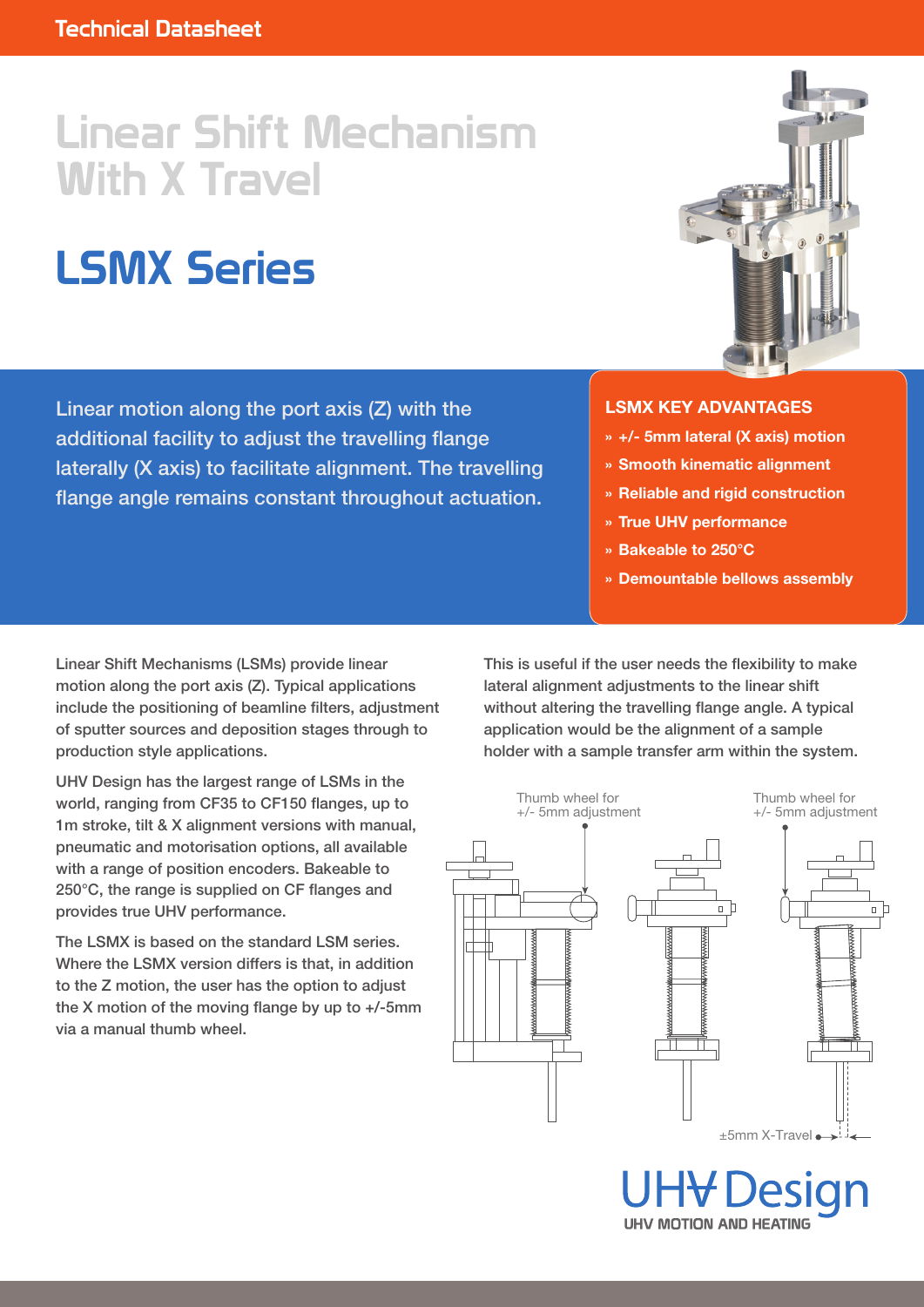

#### **LSMX38 Technical Data**

| <b>SPECIFICATION</b>                       | <b>VALUE</b>                                                                 |
|--------------------------------------------|------------------------------------------------------------------------------|
| Travelling flange size                     | FC38 (2-3/4") metric tapped straddled                                        |
| Standard fixed flange size                 | FC38 (2-3/4") metric tapped straddled                                        |
| Stroke range                               | 25 to 150 mm                                                                 |
| Clear bore                                 | <b>38 mm</b>                                                                 |
| Leadscrew pitch                            | $2.54$ mm $(0.1")$                                                           |
| Max axial load on travelling flange        | 150N and 50N Pneumatic option                                                |
| Maximum cantilevered moment                | 10 Nm                                                                        |
| Flange alignment under vacuum              | 2 mrad (eg 2mm at 1m from travelling flange)                                 |
| Linear scale option both axes - resolution | 1mm engraved scale or 0.01mm DLA option                                      |
| <b>Bakeout temperature</b>                 | 250 °C with motor/pneumatic cylinder<br>/DLA removed                         |
| Pneumatic option - cylinder bore           | 32 mm                                                                        |
| Pneumatic option - cylinder fitting        | 6mm tube push fit                                                            |
| Pneumatic option - cylinder switch         | 5-24V 2 wire reed switch                                                     |
| Pneumatic option - max linear speed        | 25mm / second                                                                |
| Stepper motor option - Z axis only         | 23 frame 8 wires 3A / phase                                                  |
| Standard stepper option - motor wiring     | <b>Flying leads</b>                                                          |
| Standard stepper motor - switches          | bakeable limit switches only not wired                                       |
| Upgrade stepper motor - motor wiring       | lemo socket to diagram 11-1-25                                               |
| Upgrade stepper motor option - switches    | bakeable limit and home switches with<br>lemo socket wired to diagram WD-002 |
| Stepper motor maximum linear speed         | 2.54 mm/second                                                               |
| Linear resolution per 1/2 step             | 0.000254 mm                                                                  |
| DC motor option - Z axis only              | 24V dc brushed motor                                                         |
| DC motor option - motor wiring             | 2 pin generic plug to diagram WD-010                                         |
| DC motor switches                          | bakeable limit switches only not wired                                       |
| Upgrade DC motor option - switches         | bakeable limit switches with lemo socket<br>wired to diagram 11-6-03         |
| DC motor maximum linear speed              | 4 mm/second                                                                  |
| Motor gearbox type and ratio               | spur and 25:1                                                                |
| Motor gearbox backlash                     | 1 degree                                                                     |
| Motorised Linear backlash under vacuum     | 0.0071mm                                                                     |